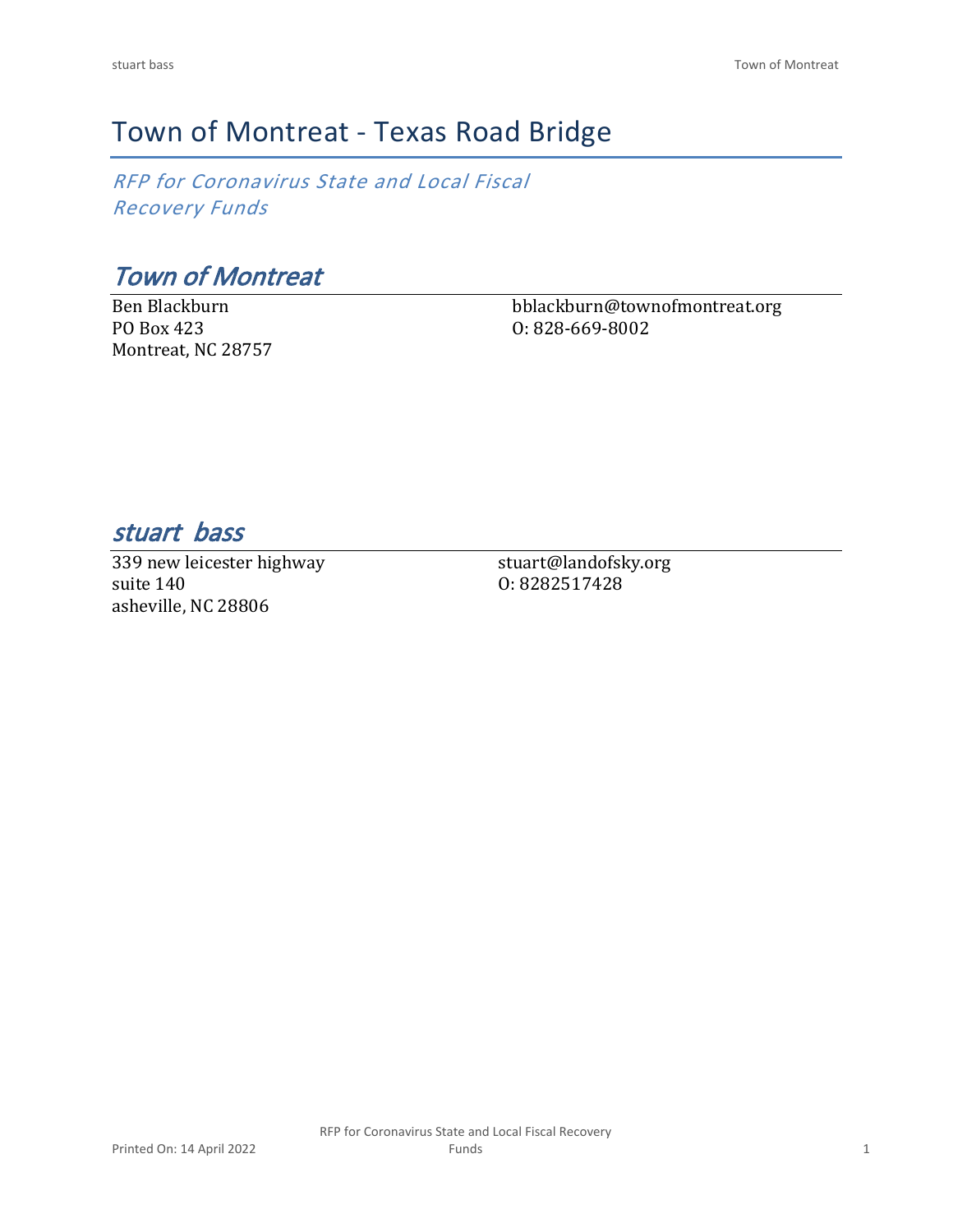# Application Form

## *Question Group*

Buncombe County requests proposals for projects to help the community recover from and respond to COVID-19 and its negative economic impacts.

Buncombe County has been awarded \$50,733,290 in Coronavirus State and Local Fiscal Recovery Funds (Recovery Funding), as part of the American Rescue Plan Act. To date, Buncombe County has awarded projects totaling \$23,093,499, leaving a balance of \$27,639,791 available to award.

Visit [http://www.buncombecounty.org/recoveryfundinghttp://www.buncombecounty.org/recoveryfundingwww.b](http://www.buncombecounty.org/recoveryfunding) [uncombecounty.org/recoveryfundinghttp://www.buncombecounty.org/recoveryfundinghttp://www.buncombeco](http://www.buncombecounty.org/recoveryfunding) [unty.org/recoveryfundinghttp://www.buncombecounty.org/recoveryfundinghttp://www.buncombecounty.org/re](http://www.buncombecounty.org/recoveryfunding) [coveryfunding](http://www.buncombecounty.org/recoveryfunding) for details.

This infusion of federal resources is intended to help turn the tide on the pandemic, address its economic fallout, and lay the foundation for a strong and equitable recovery.

Buncombe County is committed to investing these funds in projects that:

- Align to county strategic plan and community priorities
- Support equitable outcomes for most impacted populations
- Leverage and align with other governmental funding sources
- Make best use of this one-time infusion of resources
- Have a lasting impact

Proposals shall be submitted in accordance with the terms and conditions of this RFP and any addenda issued hereto.

Click [here](https://www.buncombecounty.org/common/purchasing/Buncombe%20Recovery%20Funding%20RFP%202022.pdf) for the full terms and conditions of the RFP

### **Organization Type\***

Public

### **Nonprofit documentation**

If nonprofit, attach IRS Determination Letter or other proof of nonprofit status.

### **Name of Project.\***

Town of Montreat - Texas Road Bridge

### **New/Updated Proposal\***

Is this a new project proposal or an updated version of a proposal submitted during the earlier (July 2021) Recovery Funding RFP?

> RFP for Coronavirus State and Local Fiscal Recovery Funds 2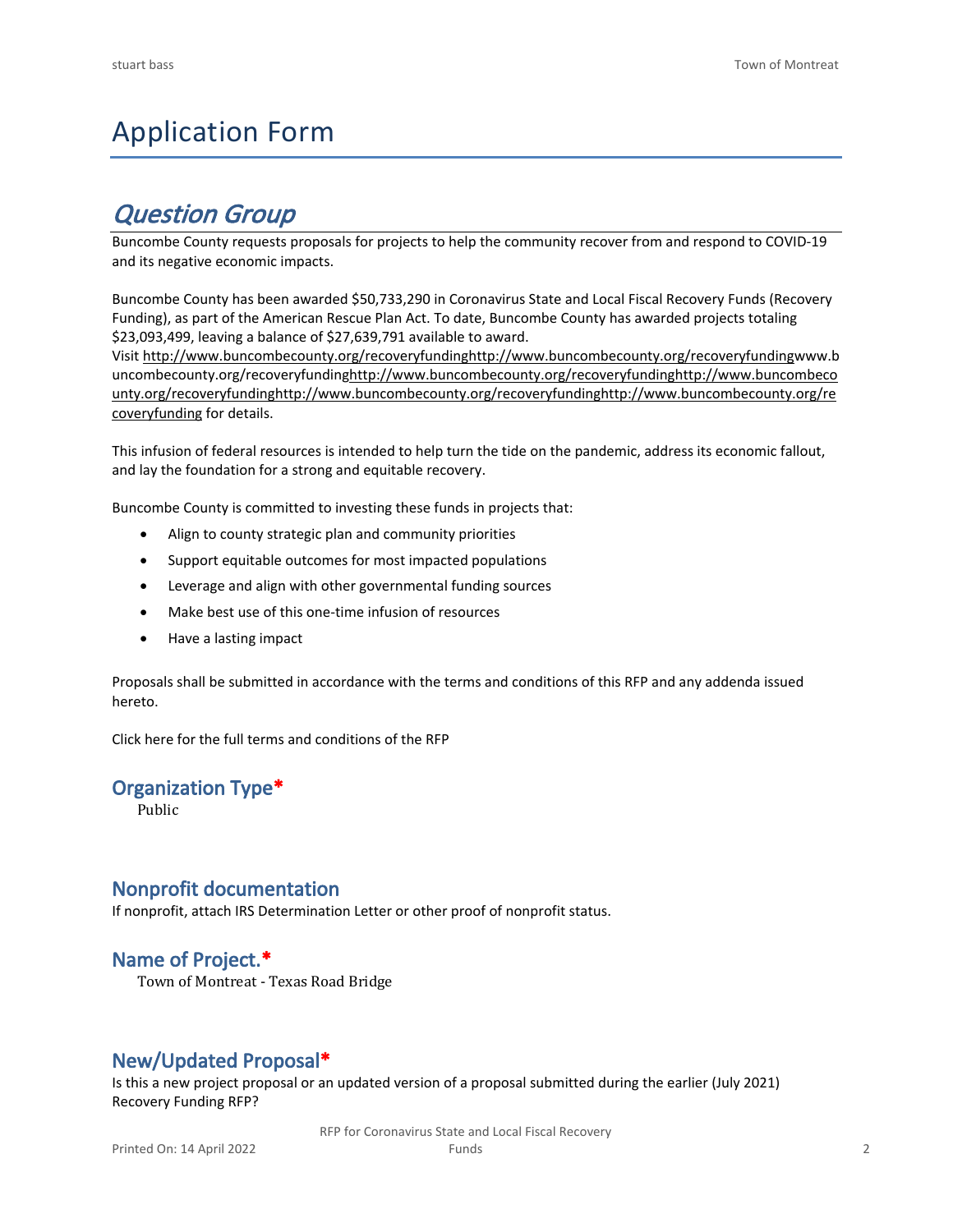New project proposal

#### **Amount of Funds Requested\***

\$191,000.00

### **Category\***

Please select one:

- Affordable Housing
- Aging/Older Adults
- Business Support/Economic Development
- Environmental/Climate
- Homelessness
- K-12 Education
- Infrastructure and/or Broadband
- Mental Health/Substance Use
- NC Pre-K Expansion
- **Workforce**

Infrastructure and/or Broadband

### **Brief Project Description\***

Provide a short summary of your proposed project.

This project will repurpose a former vehicular bridge on Texas Road over Flat Creek into a bicycle and pedestrian bridge. The crossing will provide a safe bicycle and pedestrian crossing over Flat Creek. Previous expenditures include \$20,000 in local expenditures for engineering for Phase I.

Phase I is to rehabilitate and make structural repairs to the bridge, a planned Phase II will add aesthetic improvements and user amenities. Phase I is estimated to cost \$111,000. Phase II to is estimated to cost \$80,000.

The bridge interconnects with the Town's trail system as well as Montreat College; including the college's athletic facility, library, and performing art center.

In addition, it connects the trail network with Town's parks, post office, town hall, government center, and the Montreat Conference Center.

### **Project Plan\***

Explain how the project will be structured and implemented, including timeframe.

The Town of Montreat closed the Texas Road Bridge #528 to vehicular traffic in 2008 and began replacement plans when an engineering inspection report revealed widespread timber decay. The Town determined that replacing the bridge in the same location would require raising the new structure between

RFP for Coronavirus State and Local Fiscal Recovery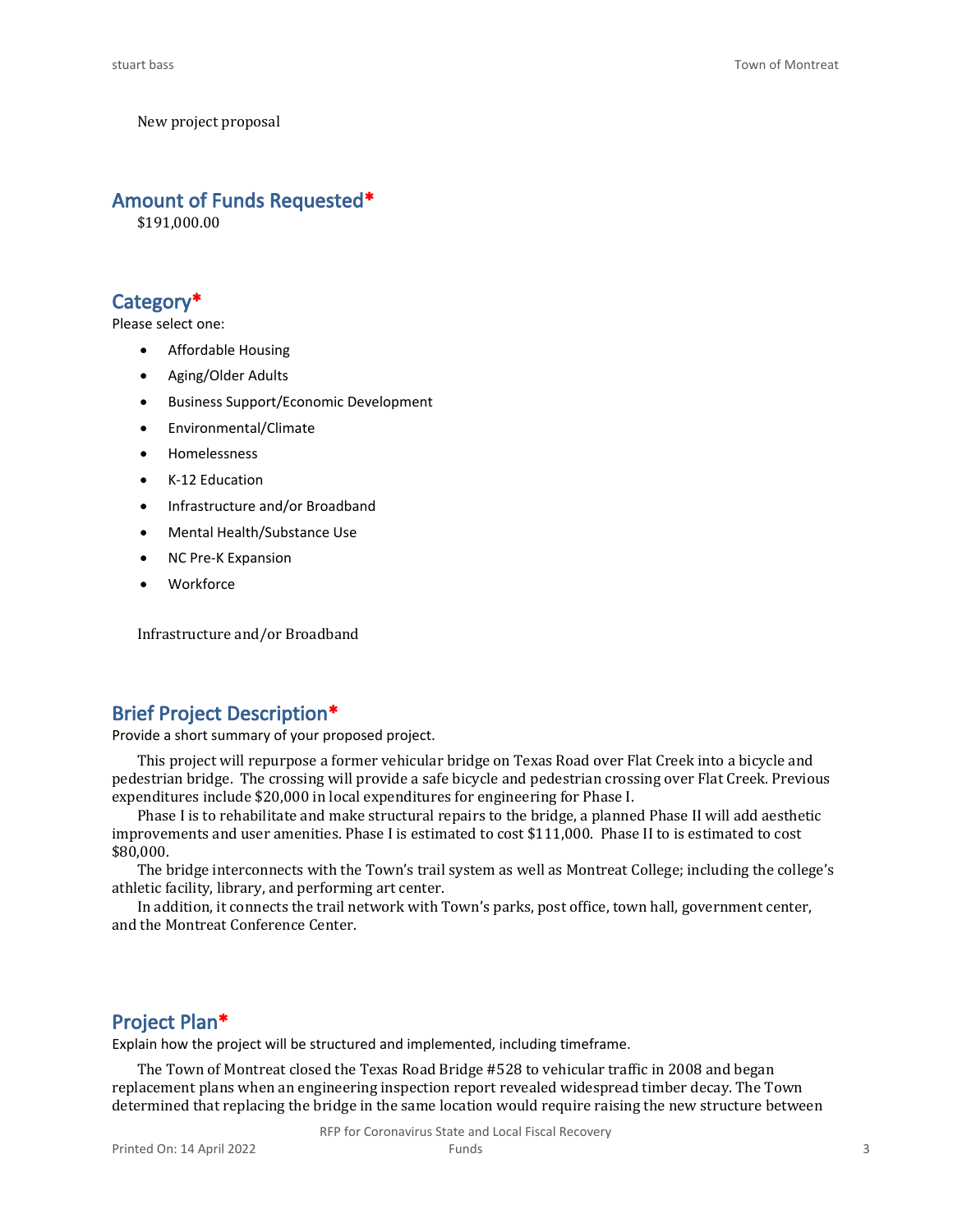five to seven feet in order to avoid construction within the floodway and surrounding non-encroachment areas and any rise in flood elevation.

In 2010, the Town applied for and was accepted into the Municipal Bridge Program, a joint venture between the North Carolina Department of Transportation (NCDOT) and Federal Highway Administration to provide 80% of the bridge's replacement costs through a reimbursement grant.

The Montreat Board of Commissioners considered five potential replacement options, including: Option A (No-Build), Option B (Replace in Place), Option C (New Bridge Construction at Welch Field), Option D (New Bridge Construction at Tennessee Road Alignment), and Option E (New Bridge Construction at Montreat Playing Field). Town staff learned in March, 2013 that historical and archeological studies would be required for replacement Options B, D and E. In June 2013, the North Carolina State Historic Preservation Office (NC SHPO) determined that the bridge was located within an eligible National Historic District, and that replacement Options B, D and E would be considered to have an adverse effect on the area. As a result, NC SHPO required a more detailed historical study and an archaeological dig. These studies were completed in October 2013.

In March, 2014 the Board voted to select Option B to replace in place. Work continued to progress throughout 2014 and 2015.

However, due to increased costs and increased public engagement related to the project, following the election of 2015 the newly installed Town Board of Commissioners passed a resolution suspending the Texas Road Bridge Project. The Board authorized the Mayor to appoint a committee to reconsider the need for, and type of, a bridge and report back to the Board. The Montreat Bridge Committee made their recommendations to the Board in May of 2016, which included the recommendation that the existing Texas Road Bridge be left in place and converted to a pedestrian-only bridge.

In March of 2017 the Board of Commissioners formally voted to pursue the conversion of the existing vehicular bridge into a pedestrian-only bridge. In March of 2018 the Commission appointed a new committee to make aesthetic recommendations for a pedestrian bridge. In August of 218 the Bridge Aesthetics Committee reported on its recommendations.

In 2019 the Town engaged Mattern & Craig for engineering and design services. The project is divided into two phases: Phase One is the simple conversion of the existing bridge. Phase Two is for a signature architectural design.

### **Statement of Need\***

Describe the need that this project will address. Include data to demonstrate the need, and cite the source of the data.

This project will assist in the implementation of the Town's Pedestrian, Bicycle and Greenways Master Plan, adopted in 2011. The Plan established long range goals for broad multi-modal connectivity in Montreat and the adjacent community. Walking trails, a greenway, and a bicycle lane have been constructed in primary corridors, but further planning for connecting and expanding existing systems throughout the cove is ongoing.

The Town of Montreat recognizes the need to plan for an effective and safe bicycle, pedestrian, and greenways system as the Town continues to experience change and growth over time. A community that provides opportunities to walk to a park, jog down a meandering trail, or bicycle to work fosters and promotes a more livable town. Planning for a bikeable and walkable town while protecting open space and unique characteristics of an area strengthens a community and enriches its quality of life.

The Town of Montreat, with a population of approximately 730, comprises an area of approximately six square miles in Western North Carolina. The Town is best known as a national conference center for the Presbyterian Church (USA), which is managed by the Mountain Retreat Association (MRA), and for Montreat College, a small liberal arts institution. The Town accommodates 35,000 visitors each year, with an estimated 17,000 of those visitors during just ten weeks of the year.

An interwoven network of bicycle and pedestrian facilities and greenways offers the benefits of providing alternate modes of transportation that can alleviate traffic congestion, maximize street volume capacity,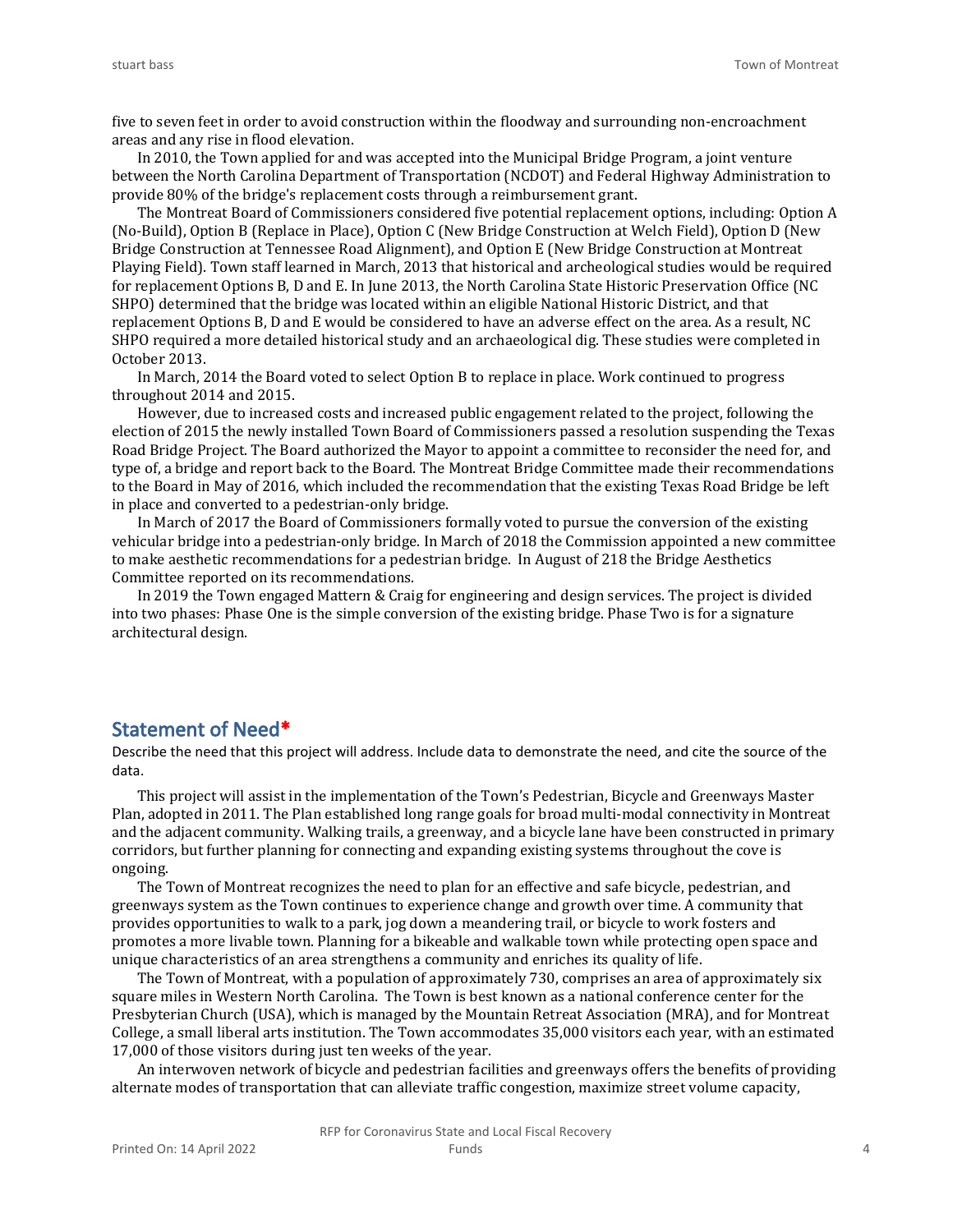encourage healthy living, create opportunities for outdoor recreation activities, and protect the natural environment.

This project is designed to assist in the implementation of the community's desire to create a bikeable, walkable, and environmentally aware and active Town.

### **Link to COVID-19\***

Identify a health or economic harm resulting from or exacerbated by the public health emergency, describe the nature and extent of that harm, and explain how the use of this funding would address such harm.

The coronavirus disease 2019 (COVID-19) pandemic has affected activities for many people. Public health restrictions caused by the COVID-19 pandemic have led to canceled festivals, concerts and other events.

But walking and biking are fun activities that are even more important now. And outdoor activities are particularly important. The COVID-19 virus is primarily spread from person to person among those in close contact, within about 6 feet to each other.

The virus spreads through respiratory droplets released into the air. In some situations, especially in enclosed spaces with poor ventilation, the COVID-19 virus can spread when a person is exposed to small droplets or aerosols that stay in the air for minutes to hours.

When you're outside, fresh air is constantly moving, dispersing these droplets. So you're less likely to breathe in enough of the respiratory droplets containing the virus that causes COVID-19 to become infected.

### **Population Served\***

Define the population to be served by this project, including volume and demographic characteristics of those served.

The Town of Montreat, with a population of approximately 730, comprises an area of approximately six square miles in Western North Carolina. The Town is best known as a national conference center for the Presbyterian Church (USA), which is managed by the Mountain Retreat Association (MRA), and for Montreat College, a small liberal arts institution. The Town accommodates 35,000 visitors each year, with an estimated 17,000 of those visitors during just ten weeks of the year.

#### **Results\***

Describe the proposed impact of the project. List at least 3 performance measures that will be tracked and reported. If possible, include baselines and goals for each performance measure.

This project will become part of an interwoven network of bicycle, pedestrian facilities, greenways, and hiking trails, that offer benefits of providing alternate modes of transportation. This will assist in the alleviation of traffic congestion, maximize street volume capacity, encourage healthy living, create opportunities for outdoor recreation activities, and protect the natural environment.

"…..The scale of the town, with its compact form and well-defined core lends itself to a very walkable environment. There are two kinds of walking pathways. First is the series of hiking trails that connect the town with the surrounding wilderness areas. Of these trails, Old Mitchell Toll Road Trail connects the entrance of Montreat to the Blue Ridge Parkway via Rainbow Mountain Trail. It is one of the longest trails in the town's vicinity. Greybeard Trail connects the town to Greybeard Mountain. West Ridge Trail runs along the ridgeline northwest of the town and connects various unnamed peaks before ending at Big Slaty (False Greybeard). The second set of trails is the in-town trail network that provides connectivity within the town. One such trail is the Gate Trail. One may walk from town entrance to town core along Assembly Drive and Flat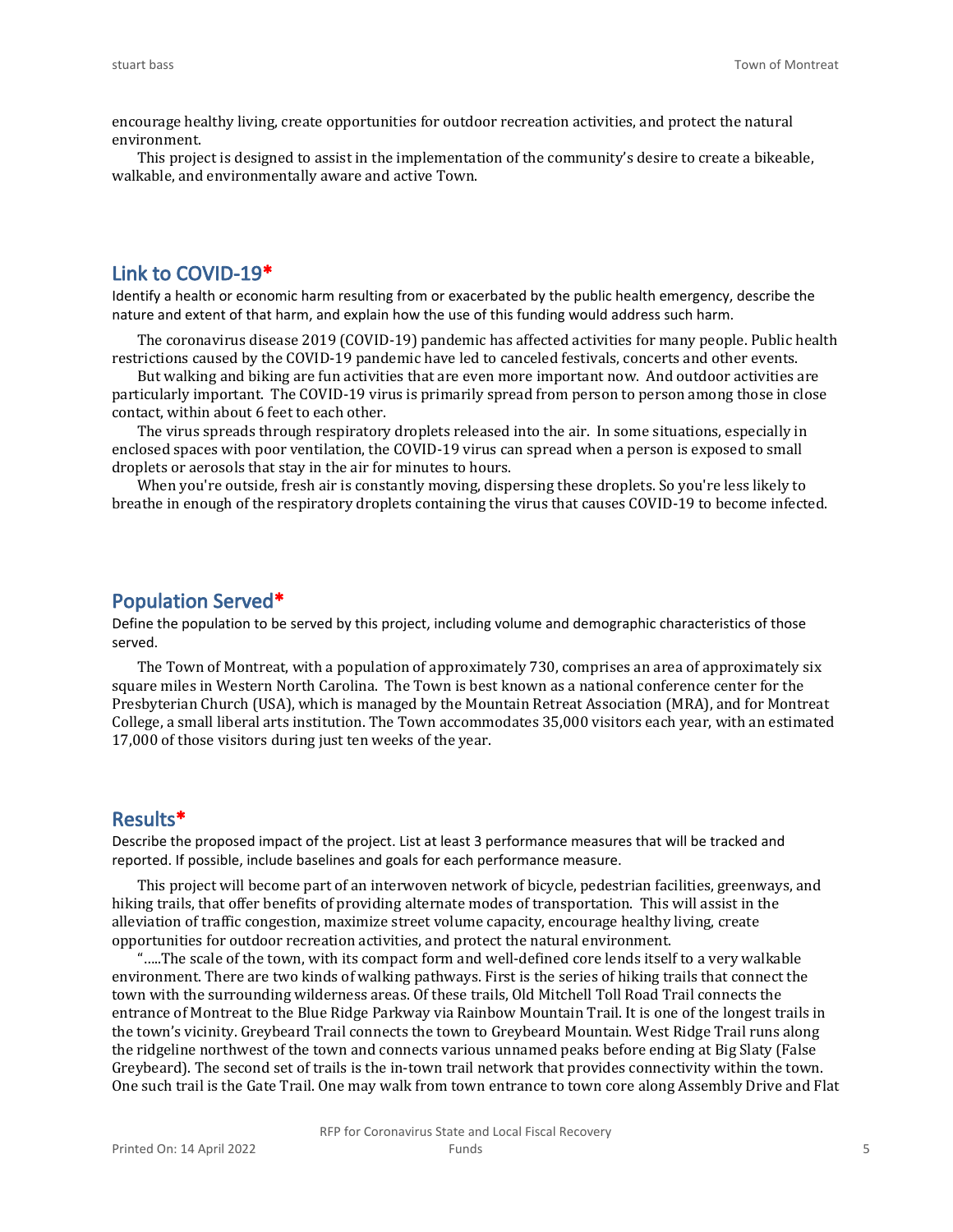Creek on this trail, characterized by its very narrow dirt path….." Town of Montreat - Pedestrian, Bicycle and Greenways Master Plan 2011

### **Evaluation\***

Describe the data collection, analysis, and quality assurance measures you will use to assure ongoing, effective tracking of contract requirements and outcomes.

The Town is an experienced fiduciary entity and will provide contract management and compliance for construction. The Town, along with the Mountain Retreat Association, will continue to monitor the number of visitors annually and the use of the facilities.

### **Equity Impact\***

How will this effort help build toward a just, equitable, and sustainable COVID-19 recovery? How are the root causes and/or disproportionate impacts of inequities addressed?

Walking and biking are outdoor activities that can be enjoyed by everyone. And they allow plenty of space between people and pose a lower risk of spread of the COVID-19 virus than indoor activities do. Being outside can offer benefits, an emotional boost and can help you feel less tense, stressed, angry or depressed.

### **Project Partners\***

Identify any subcontractors you intend to use for the proposed scope of work. For each subcontractor listed, indicate:

1.) What products and/or services are to be supplied by that subcontractor and;

2.) What percentage of the overall scope of work that subcontractor will perform.

Also, list non-funded key partners critical to project.

The Town will utilize a qualified engineering firm for design and to oversee construction management.

#### **Capacity\***

Describe the background, experience, and capabilities of your organization or department as it relates to capacity for delivering the proposed project and managing federal funds.

The Town of Montreat is experienced in project development and management. The Town is ready to proceed immediately and begin construction. Cost estimates from previous preliminary engineering have provided a good estimate and the town is committed moving forward. A hydrology report has already been conducted. The town can allocate additional funds through the town's find balance.

#### **Budget\***

Provide a detailed project budget including all proposed project revenues and expenditures, including explanations and methodology. For all revenue sources, list the funder and denote whether funds are confirmed or pending. For project expenses, denote all capital vs. operating costs, and reflect which specific expenses are proposed to be funded with one-time Buncombe County Recovery Funds.

> RFP for Coronavirus State and Local Fiscal Recovery Funds 6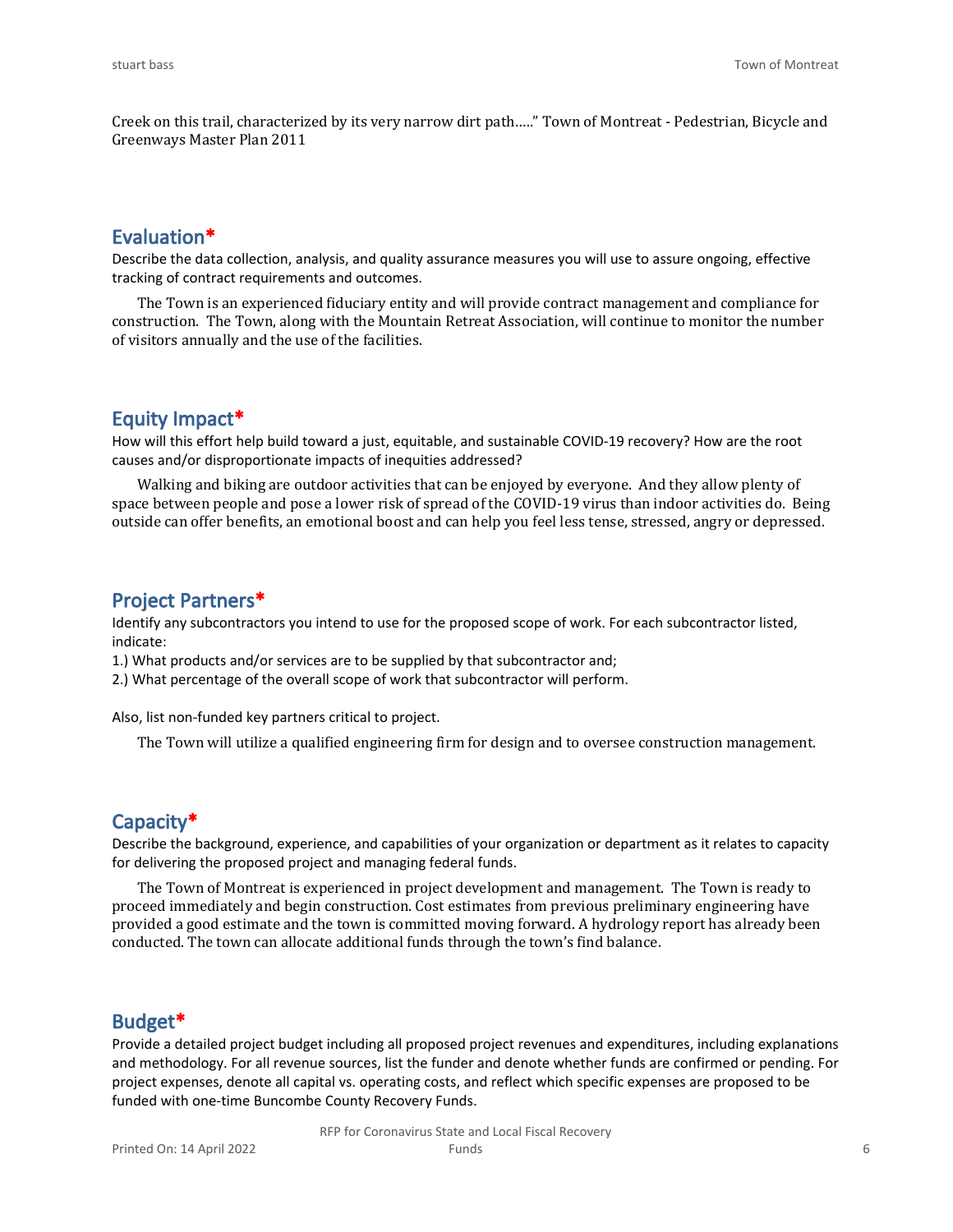Download a copy of the budget form [HERE](https://buncombecounty.org/common/community-investment/grants/early-childhood-education/Recovery-Funds-budget-template.xlsx). Complete the form, and upload it using the button below.

Texas Road Pedestrian Bridge Project Phase I Cost Estimate March 1 2022.pdf

### **Special Considerations\***

Provide any other information that might assist the County in its selection.

Texas Road Bridge Proposal.docx There are completed engineering drawings and specifications that can be forwarded.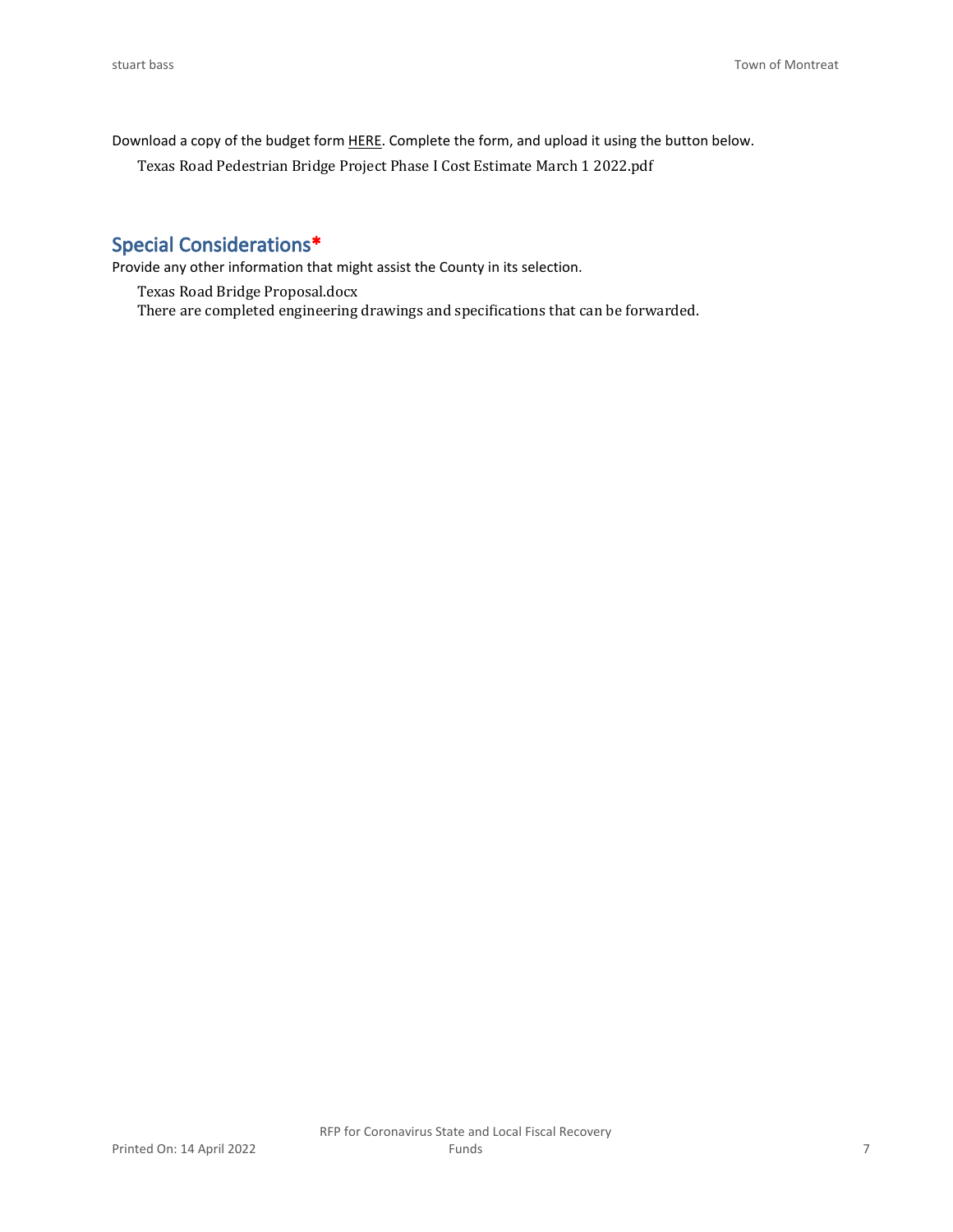# File Attachment Summary

### *Applicant File Uploads*

- Texas Road Pedestrian Bridge Project Phase I Cost Estimate March 1 2022.pdf
- Texas Road Bridge Proposal.docx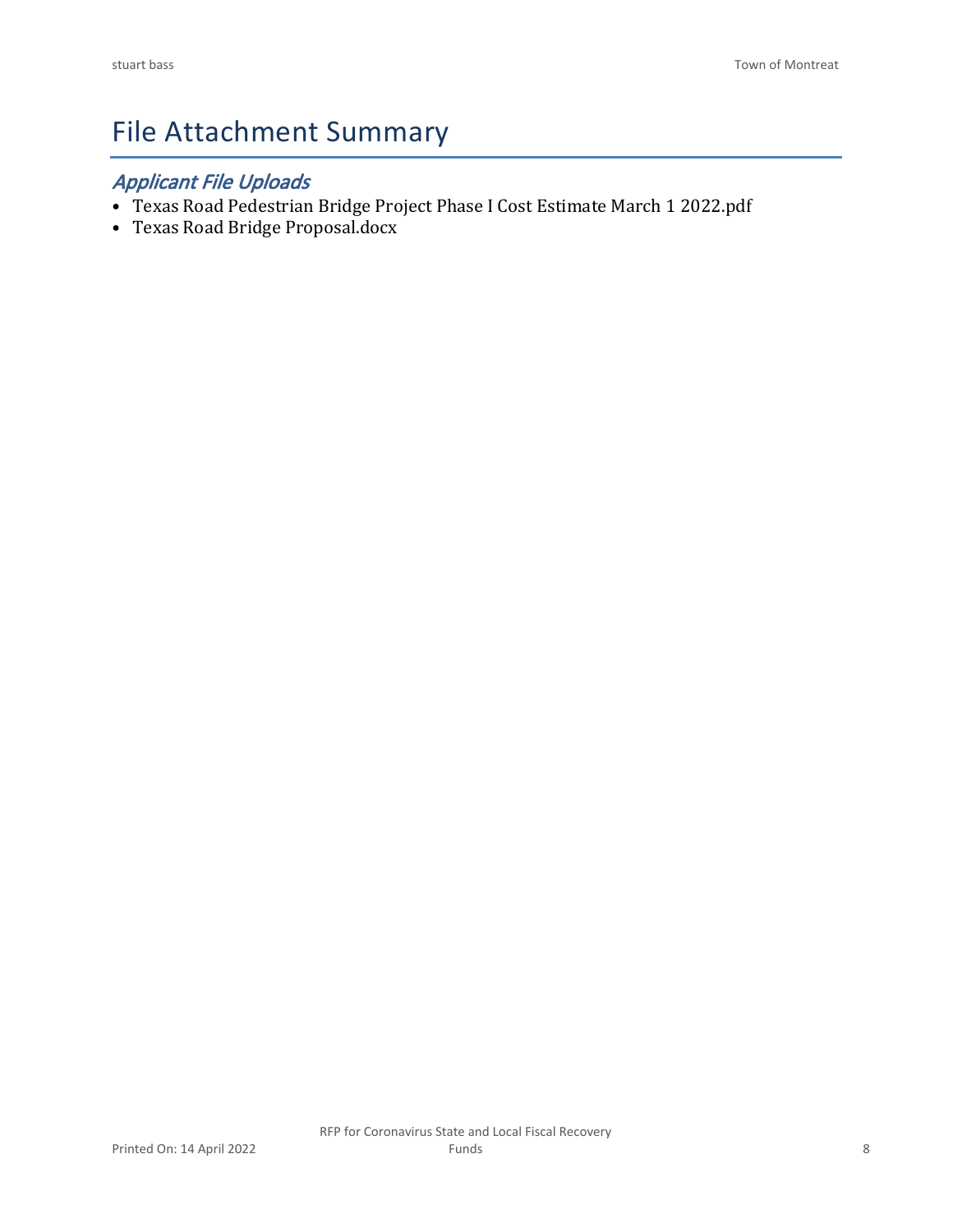| <b>Item Description</b>                                            | Pay Type | <b>Unit Price</b> |
|--------------------------------------------------------------------|----------|-------------------|
| <b>MOBILIZATION</b>                                                | LUMP SUM | \$7,500           |
| REMOVAL OF EXISTING STRUCTURE                                      | LUMP SUM | \$10,000          |
| <b>ABUTMENT REPAIRS</b>                                            | LUMP SUM | \$5,000           |
| ASBESTOS ASSESMENT FOR BRIDGE DEMOLITION AND RENOVATION ACTIVITIES | LUMP SUM | \$7,500           |
| <b>BRIDGE RAILING</b>                                              | LUMP SUM | \$9,000           |
| DRAINAGE SYSTEM                                                    | LUMP SUM | \$4,000           |
| CLEANING AND REPAINTING OF BRIDGE                                  | LUMP SUM | \$15,000          |
| POLLUTION CONTROL                                                  | LUMP SUM | \$5,000           |
| PAINTING CONTAINMENT FOR BRIDGE                                    | LUMP SUM | \$13,000          |
| CLEANING AND PAINTING EXISTING BEARING PLATES                      | LUMP SUM | \$1,000           |
| TRAFFIC BOLLARDS                                                   | LUMP SUM | \$3,000           |
| Subtotal                                                           |          | \$80,000          |
| Contingency (20%)                                                  |          | \$16,000          |
| Total                                                              |          | \$96,000          |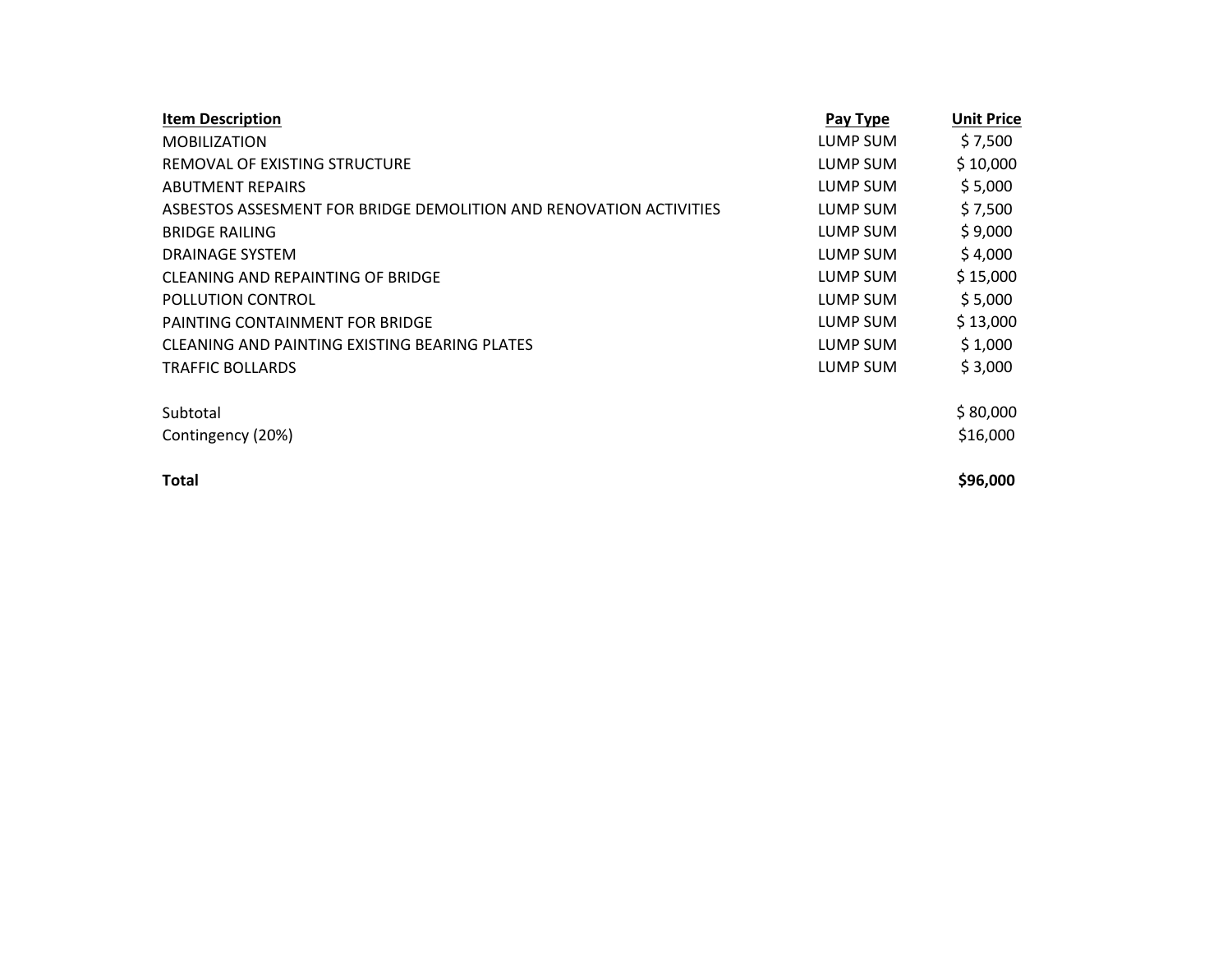# **Coronavirus State and Local Fiscal Recovery Funds BUNCOMBE COUNTY - Request for Proposals**

## **1. Name of Organization**

Town of Montreat, North Carolina

## **2. Organization Type**

Local Municipal Government

## **3. Name of Project**

Texas Road Bicycle and Pedestrian Bridge

## **4. New/Updated Proposal**

This is a new Proposal**.**

## **5. Amount of Funds Requested**

\$191,000

## **6. Category**

Infrastructure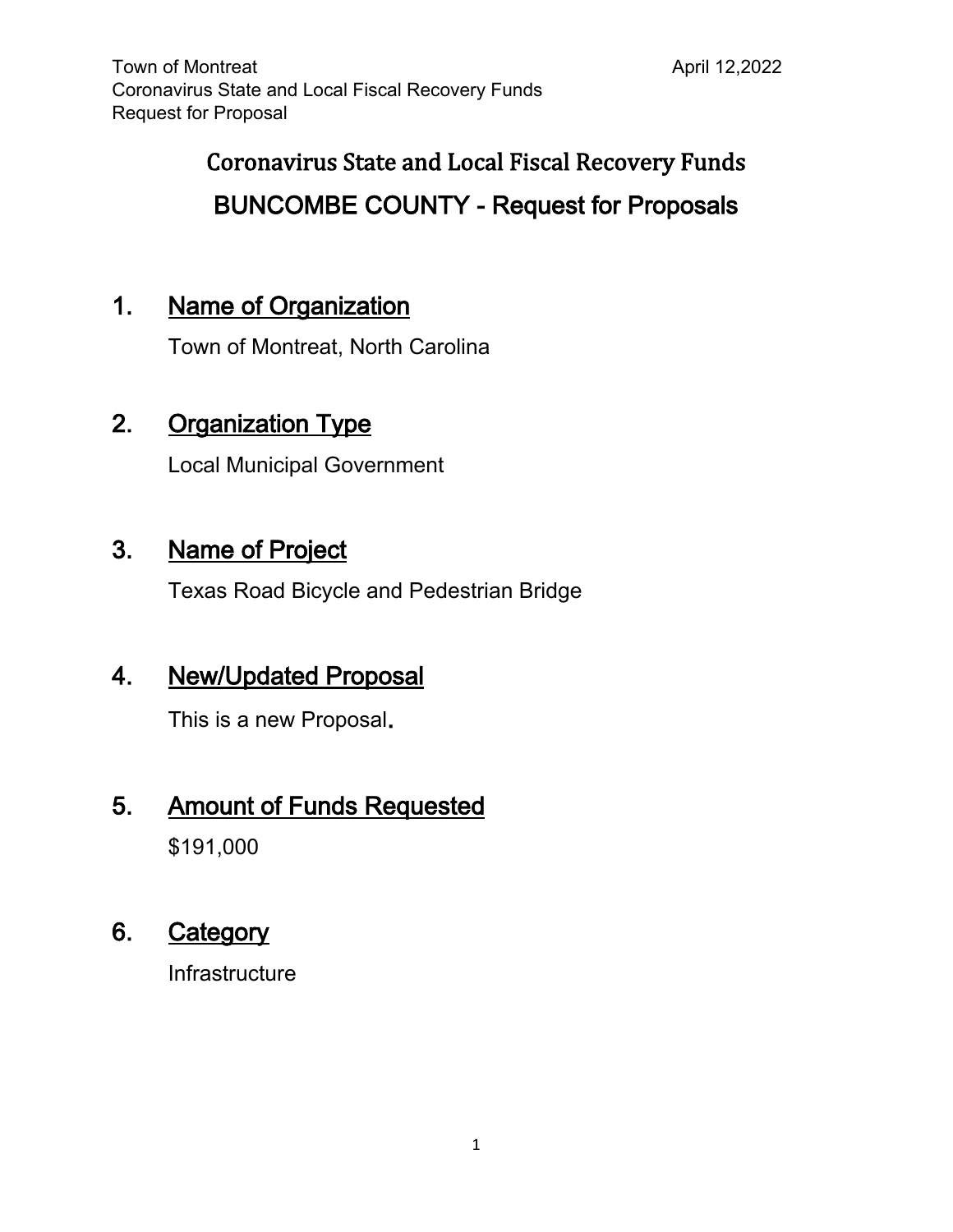## **7. Project Description**

This project will repurpose a former vehicular bridge on Texas Road over Flat Creek into a bicycle and pedestrian bridge. The crossing will provide a safe bicycle and pedestrian crossing over Flat Creek. Previous expenditures include \$20,000 in local expenditures for engineering for Phase I.

Phase I is to rehabilitate and make structural repairs to the bridge, a planned Phase II will add aesthetic improvements and user amenities. Phase I is estimated to cost \$111,000. Phase II to is estimated to cost \$80,000.

The bridge interconnects with the Town's trail system as well as Montreat College; including the college's athletic facility, library, and performing art center.

In addition, it connects the trail network with Town's parks, post office, town hall, government center, and the Montreat Conference Center.

## **Project Background**

The Town of Montreat closed the Texas Road Bridge #528 to vehicular traffic in 2008 and began replacement plans when an engineering inspection report revealed widespread timber decay. The Town determined that replacing the bridge in the same location would require raising the new structure between five to seven feet in order to avoid construction within the floodway and surrounding non-encroachment areas and any rise in flood elevation.

In 2010, the Town applied for and was accepted into the Municipal Bridge Program, a joint venture between the North Carolina Department of Transportation (NCDOT) and Federal Highway Administration to provide 80% of the bridge's replacement costs through a reimbursement grant.

The Montreat Board of Commissioners considered five potential replacement options, including: Option A (No-Build), Option B (Replace in Place), Option C (New Bridge Construction at Welch Field), Option D (New Bridge Construction at Tennessee Road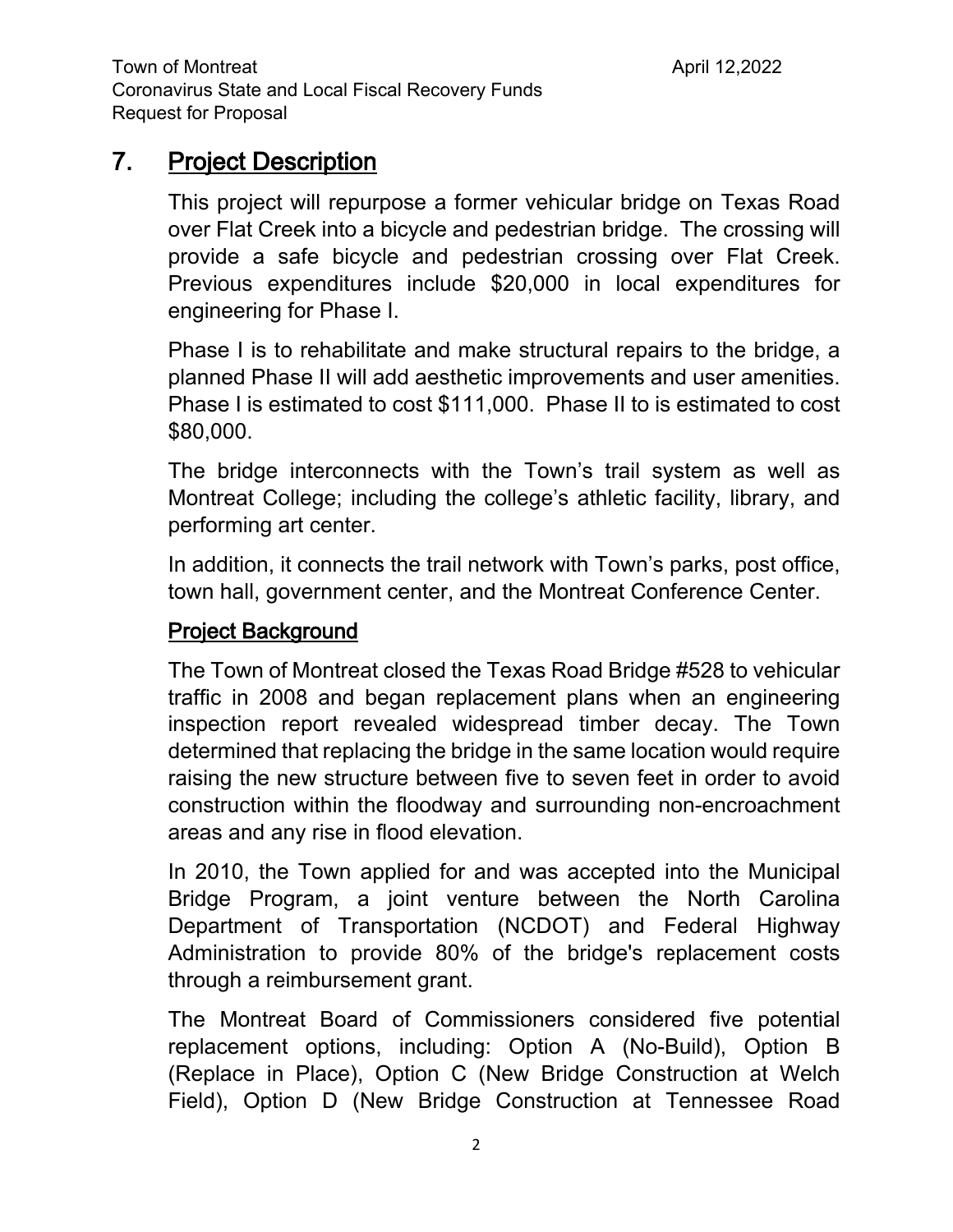Alignment), and Option E (New Bridge Construction at Montreat Playing Field). Town staff learned in March, 2013 that historical and archeological studies would be required for replacement Options B, D and E. In June 2013, the North Carolina State Historic Preservation Office (NC SHPO) determined that the bridge was located within an eligible National Historic District, and that replacement Options B, D and E would be considered to have an adverse effect on the area. As a result, NC SHPO required a more detailed historical study and an archaeological dig. These studies were completed in October 2013.

In March, 2014 the Board voted to select Option B to replace in place. Work continued to progress throughout 2014 and 2015.

However, due to increased costs and increased public engagement related to the project, following the election of 2015 the newly installed Town Board of Commissioners passed a resolution suspending the Texas Road Bridge Project. The Board authorized the Mayor to appoint a committee to reconsider the need for, and type of, a bridge and report back to the Board. The Montreat Bridge Committee made their recommendations to the Board in May of 2016, which included the recommendation that the existing Texas Road Bridge be left in place and converted to a pedestrian-only bridge.

In March of 2017 the Board of Commissioners formally voted to pursue the conversion of the existing vehicular bridge into a pedestrian-only bridge. In March of 2018 the Commission appointed a new committee to make aesthetic recommendations for a pedestrian bridge. In August of 218 the Bridge Aesthetics Committee reported on its recommendations.

In 2019 the Town engaged Mattern & Craig for engineering and design services. The project is divided into two phases: Phase One is the simple conversion of the existing bridge. Phase Two is for a signature architectural design.

### **Project Timeline**

2008 - Texas Road Bridge closed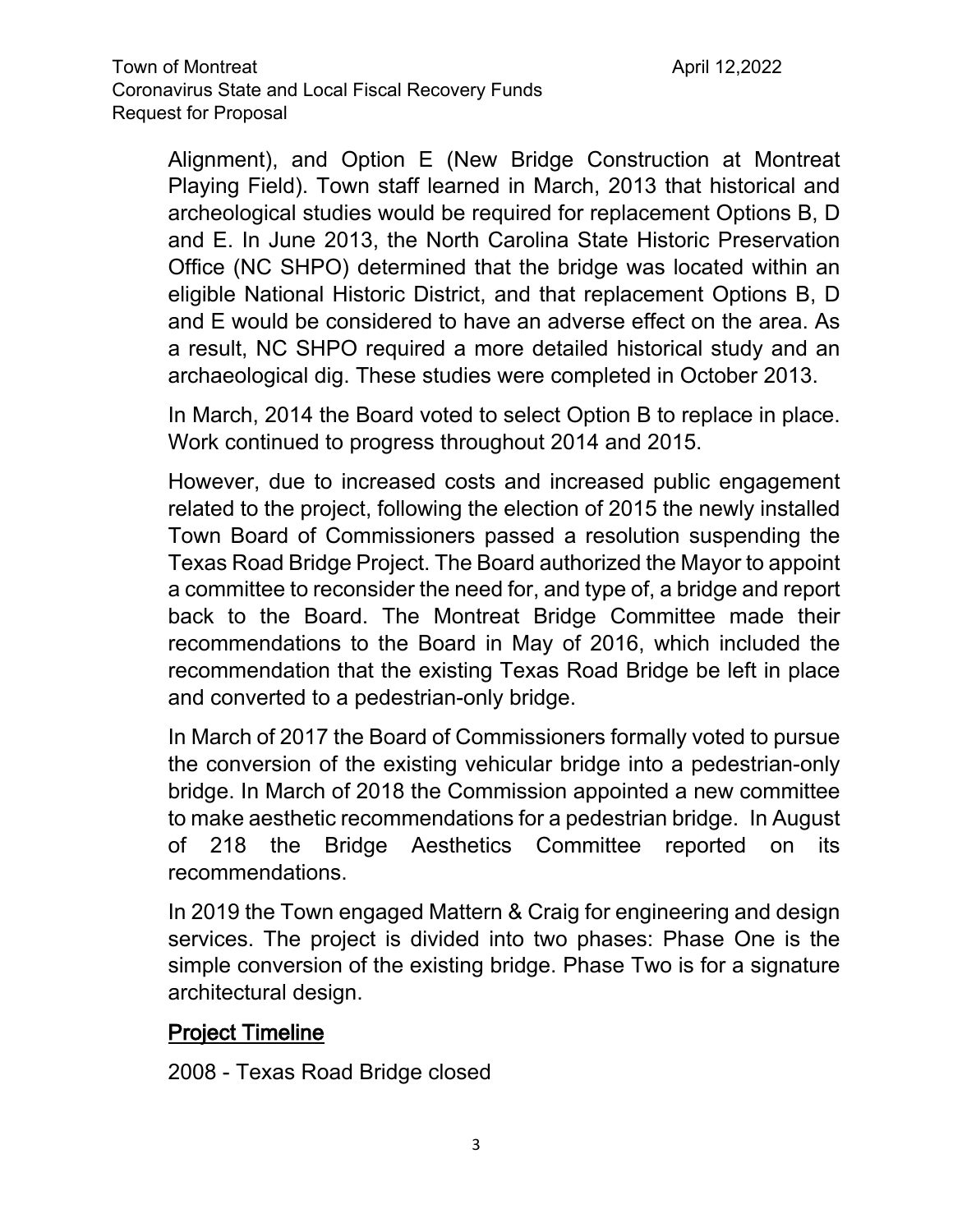Town of Montreat **April 12,2022** Coronavirus State and Local Fiscal Recovery Funds Request for Proposal

2010 - Town Entered Municipal Bridge Program

2013 - NCSHPO determined location within an eligible National Historic District

2014 - Board approved 'replace-in-place' plan

2015 - Project suspended

2016 - Bridge Committee issued final report

2017 - Board voted to convert vehicular bridge to a pedestrian bridge; appointed Bridge Aesthetics Committee

2018 - Bridge Aesthetics Committee issued final report and recommendations; formed Friends of Montreat Bridge Committee

2019 - Town engaged Mattern & Craig for Engineering and Design **Services** 

2019/2020 - Proposed construction of Phase One

2020 - Proposed construction of Phase Two

## **8. Statement of Need**

This project will assist in the implementation of the Town's Pedestrian, Bicycle and Greenways Master Plan, adopted in 2011. The Plan established long range goals for broad multi-modal connectivity in Montreat and the adjacent community. Walking trails, a greenway, and a bicycle lane have been constructed in primary corridors, but further planning for connecting and expanding existing systems throughout the cove is ongoing.

The Town of Montreat recognizes the need to plan for an effective and safe bicycle, pedestrian, and greenways system as the Town continues to experience change and growth over time. A community that provides opportunities to walk to a park, jog down a meandering trail, or bicycle to work fosters and promotes a more livable town. Planning for a bikeable and walkable town while protecting open space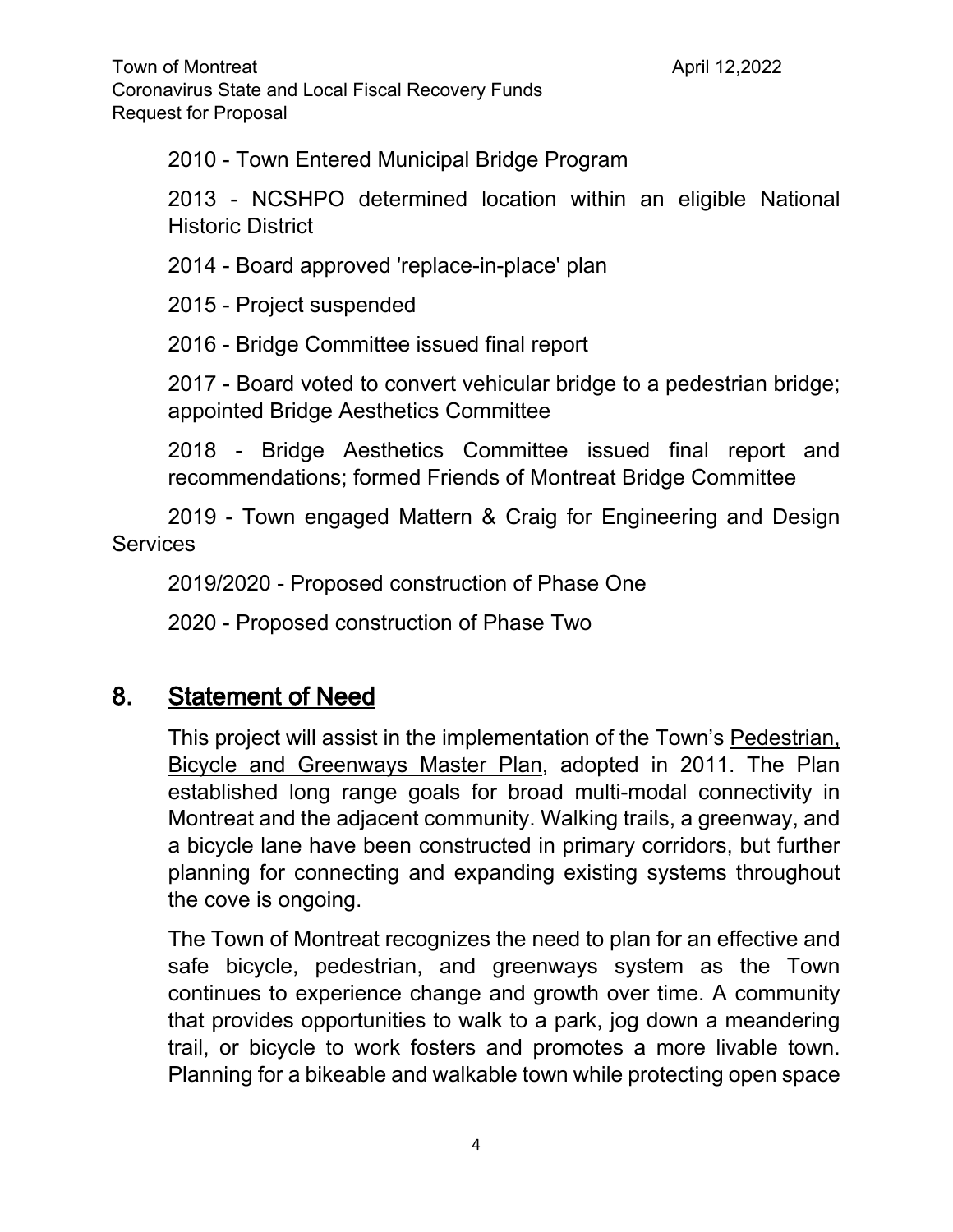and unique characteristics of an area strengthens a community and enriches its quality of life.

The Town of Montreat, with a population of approximately 730, comprises an area of approximately six square miles in Western North Carolina. The Town is best known as a national conference center for the Presbyterian Church (USA), which is managed by the Mountain Retreat Association (MRA), and for Montreat College, a small liberal arts institution. The Town accommodates 35,000 visitors each year, with an estimated 17,000 of those visitors during just ten weeks of the year.

An interwoven network of bicycle and pedestrian facilities and greenways offers the benefits of providing alternate modes of transportation that can alleviate traffic congestion, maximize street volume capacity, encourage healthy living, create opportunities for outdoor recreation activities, and protect the natural environment.

This project is designed to assist in the implementation of the community's desire to create a bikeable, walkable, and environmentally aware and active Town.

## **9. Link to COVID-19**

The coronavirus disease 2019 (COVID-19) pandemic has affected activities for many people. Public health restrictions caused by the COVID-19 pandemic have led to canceled festivals, concerts and other events.

But walking and biking are fun activities that are even more important now. And outdoor activities are particularly important. The COVID-19 virus is primarily spread from person to person among those in close contact, within about 6 feet to each other.

The virus spreads through respiratory droplets released into the air. In some situations, especially in enclosed spaces with poor ventilation, the COVID-19 virus can spread when a person is exposed to small droplets or aerosols that stay in the air for minutes to hours.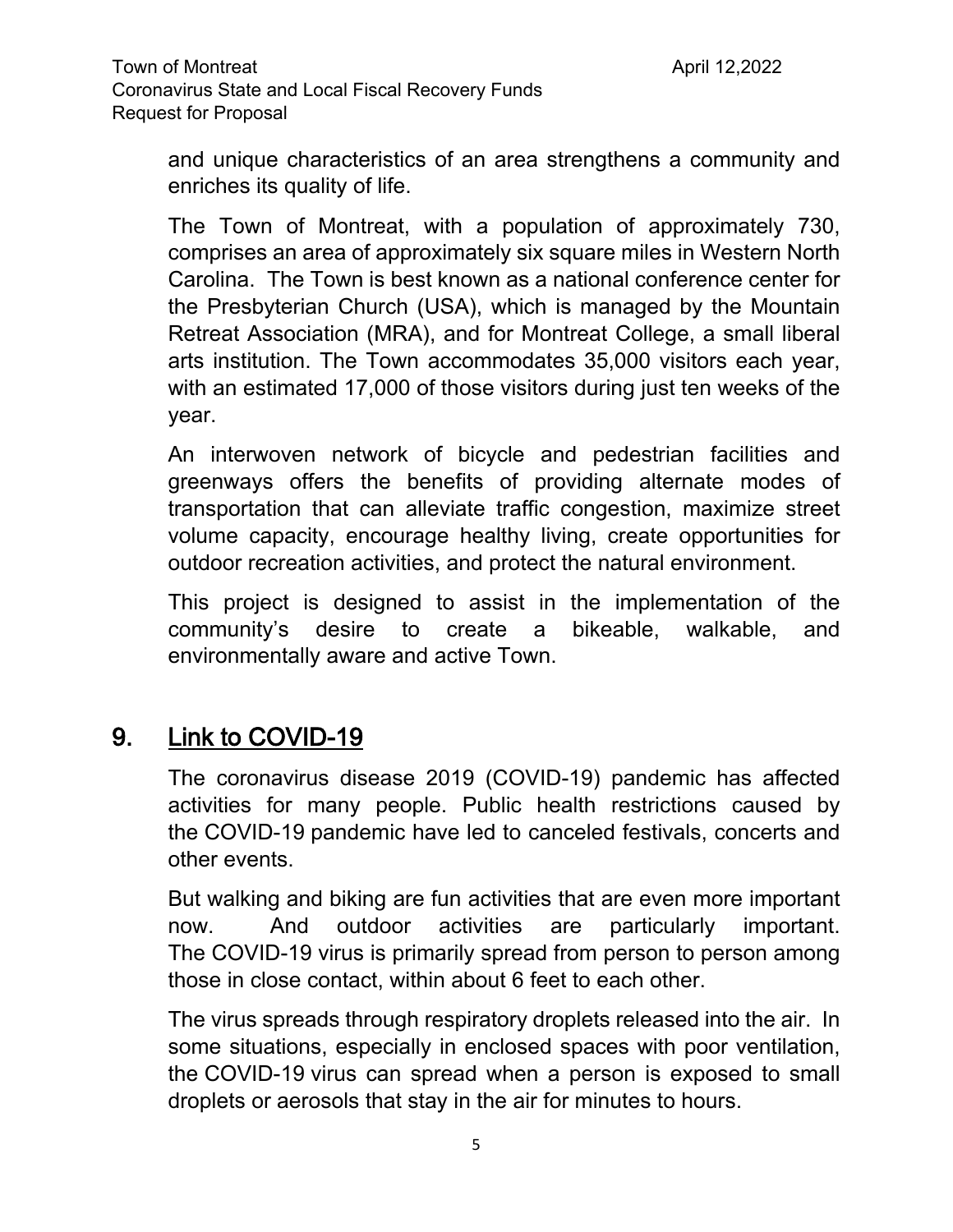Town of Montreat **April 12,2022** Coronavirus State and Local Fiscal Recovery Funds Request for Proposal

When you're outside, fresh air is constantly moving, dispersing these droplets. So you're less likely to breathe in enough of the respiratory droplets containing the virus that causes COVID-19 to become infected.

## **10. Population Served**

The Town of Montreat, with a population of approximately 730, comprises an area of approximately six square miles in Western North Carolina. The Town is best known as a national conference center for the Presbyterian Church (USA), which is managed by the Mountain Retreat Association (MRA), and for Montreat College, a small liberal arts institution. The Town accommodates 35,000 visitors each year, with an estimated 17,000 of those visitors during just ten weeks of the year.

## **11. Results**

This project will become part of an interwoven network of bicycle, pedestrian facilities, greenways, and hiking trails, that offer benefits of providing alternate modes of transportation. This will assist in the alleviation of traffic congestion, maximize street volume capacity, encourage healthy living, create opportunities for outdoor recreation activities, and protect the natural environment.

"…..The scale of the town, with its compact form and well-defined core lends itself to a very walkable environment. There are two kinds of walking pathways. First is the series of hiking trails that connect the town with the surrounding wilderness areas. Of these trails, Old Mitchell Toll Road Trail connects the entrance of Montreat to the Blue Ridge Parkway via Rainbow Mountain Trail. It is one of the longest trails in the town's vicinity. Greybeard Trail connects the town to Greybeard Mountain. West Ridge Trail runs along the ridgeline northwest of the town and connects various unnamed peaks before ending at Big Slaty (False Greybeard). The second set of trails is the in-town trail network that provides connectivity within the town. One such trail is the Gate Trail. One may walk from town entrance to town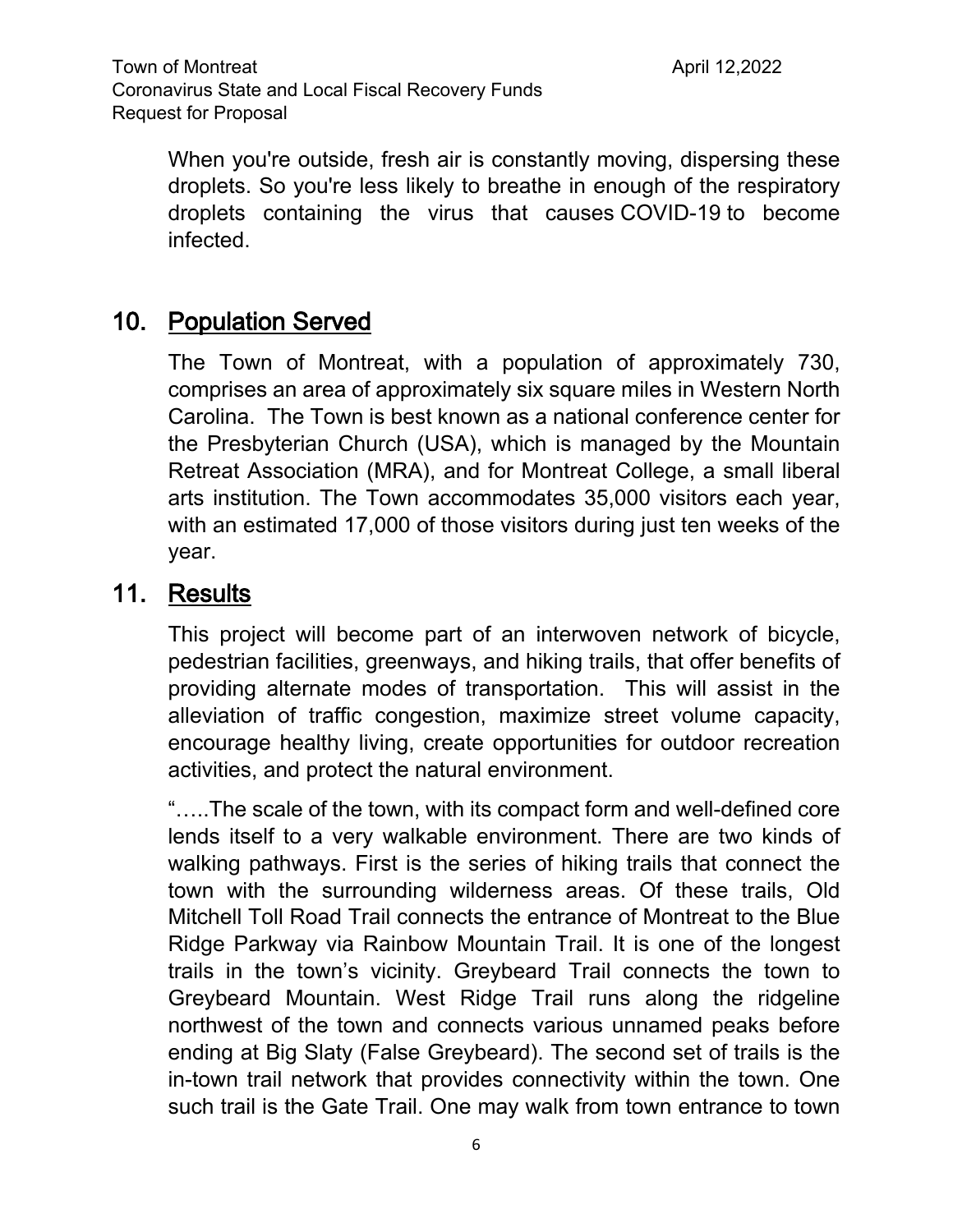core along Assembly Drive and Flat Creek on this trail, characterized by its very narrow dirt path….." **Town of Montreat - Pedestrian, Bicycle and Greenways Master Plan 2011**

## **12. Evaluation**

The Town is an experienced fiduciary entity and will provide contract management and compliance for construction. The Town, along with the Mountain Retreat Association, will continue to monitor the number of visitors annually and the use of the facilities.

## **13. Equity Impact**

Walking and biking are outdoor activities that can be enjoyed by everyone. And they allow plenty of space between people and pose a lower risk of spread of the COVID-19 virus than indoor activities do. Being outside can offer benefits, an emotional boost and can help you feel less tense, stressed, angry or depressed.

## **14. Project Partners**

The Town will utilize a qualified engineering firm for design and to oversee construction management.

## **15. Capacity**

The Town of Montreat is experienced in project development and management. The Town is ready to proceed immediately and begin construction. Cost estimates from previous preliminary engineering have provided a good estimate and the town is committed moving forward. A hydrology report has already been conducted. The town can allocate additional funds through the town's find balance.